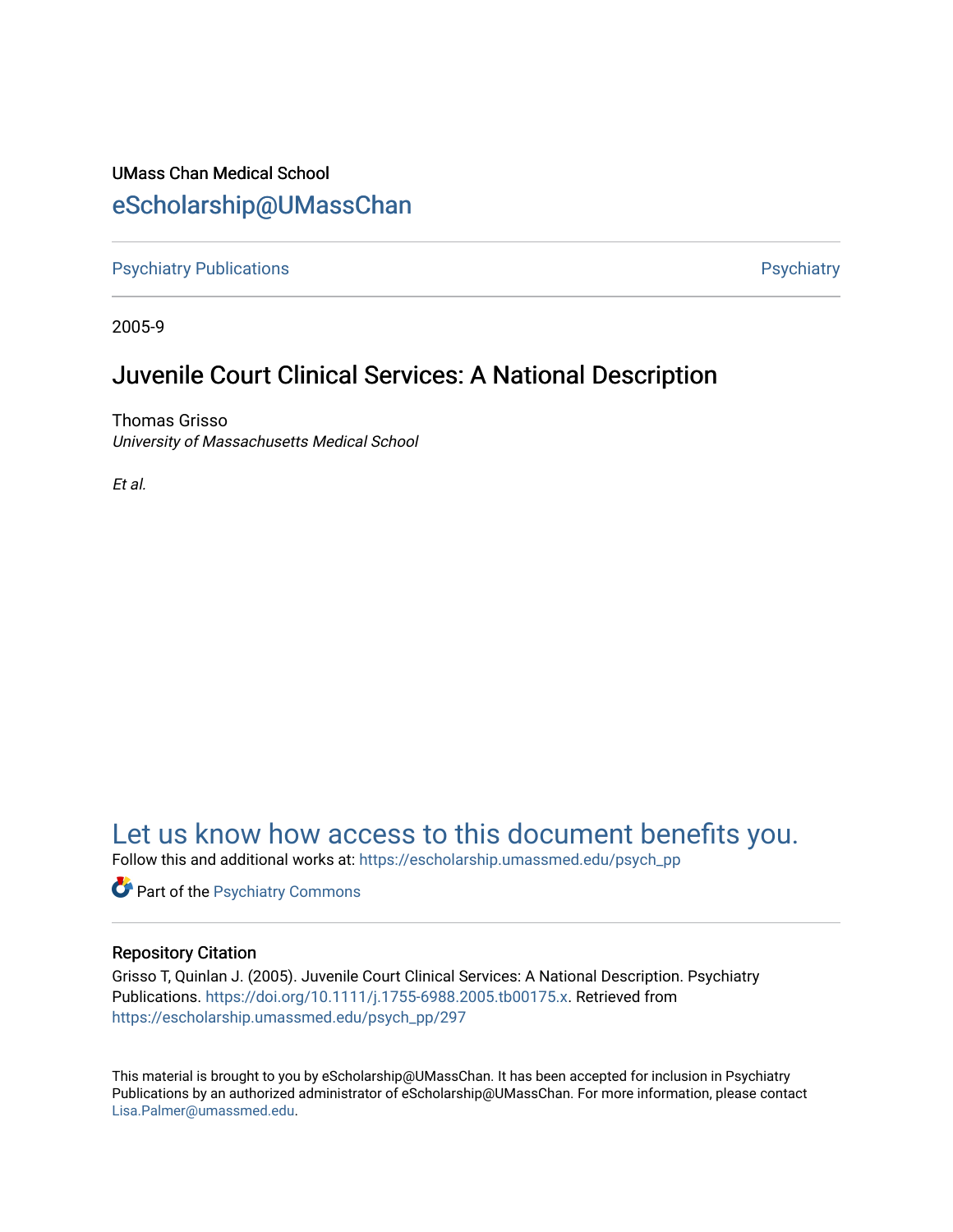# Juvenile Court Clinical Services: A National Description

#### **BY THOMAS GRISSO AND JUDITH QUINLAN**

## **A B S T R A C T**

**J**Juvenile courts throughout the nation rely on mental health clinicians to evaluate adolescents in the process of their adjudication on delinquency charges. These evaluations offer courts information about mental status related to forensic questions (for example, competence to stand trial), as well as clinical informaThere have been few studies of the manner in which juvenile courts obtain clinical evaluations and consultation by juvenile court clinicians in order to identify and respond to youths with mental health problems. This study involved a telephone survey of professionals associated with juvenile court clinic (JCC) services in 87 of the largest juvenile court jurisdictions nationwide, providing data on their professional staff, functions, procedures, organizational and financial structures, and methods for providing evaluations to juvenile courts. We identified three models of JCC service delivery systems. Differences between the JCC service models offer hypotheses pertaining to potential differences in efficiency and quality of services and service delivery.

tion to assure that those juveniles receive necessary mental health services. The importance of clinical evaluations for juvenile court decisions is clearly apparent in the *Juvenile Delinquency Guidelines* recently published by the National Council of Juvenile and Family Court Judges (NCJFCJ, 2005). Yet there have been no systematic studies of the structure, funding, and functions of juvenile court clinical (JCC) services. We believe that this article provides the first description of JCC services nationwide.

The first clinical service developed specifically to serve a juvenile court was Chicago's Juvenile Psychopathic Institute, established in 1909 in conjunction with the first juvenile court in the United States, then in operation for about 10 years (Jones, 1999). The Institute's founder was William Healy, a young Harvardtrained neurologist, who was joined by psychologist Grace Fernald. Their efforts were encouraged by Healy's mentor, William James, and by Adolf Meyer, then one of the most prominent figures in psychiatry. Healy and Fernald's detailed clinical methods for developing what they called "individual studies" of youths not only served the court in its caseby-case decisions, but also provided research evidence regarding the causes of delin-

quency. They soon renamed their clinic the Institute of Juvenile Research, reflecting their rejection of the thencurrent notion that delinquency was a congenital ("psychopathic") defect and their growing conviction that delinquency had multiple causes that would respond to community interventions (Bennett, 1981).

By the 1930s, most major cities had developed juvenile courts, and juvenile court clinical services became common adjuncts. Psychiatrists, psychologists, and social workers played integral roles in juvenile court functions, evaluating youths and families in order to advise the courts about the placement and treatment of "wayward" and delinquent youths. Today, a large (but unknown) number of mental health professionals devote all or part of their clinical practices to performing court-ordered evaluations to assist juvenile courts in dependency or delinquency cases, often helping them to find or provide mental health services for youths.

**Thomas Grisso, Ph.D.,** is Professor of Psychiatry Director of the Law and Psychiatry Program, and Director of Psychology at the University of Massachusetts Medical School. He has published more than 125 journal articles and 10 books, many of them on issues in the psychological evaluation of youths in the juvenile justice system.

**Judith Quinlan, B.A.,** a graduate of Clark University in psychology and a Research Assistant at the University of Massachusetts Medical School's Department of Psychiatry, was responsible for the data collection and statistical analysis of results reported in this article.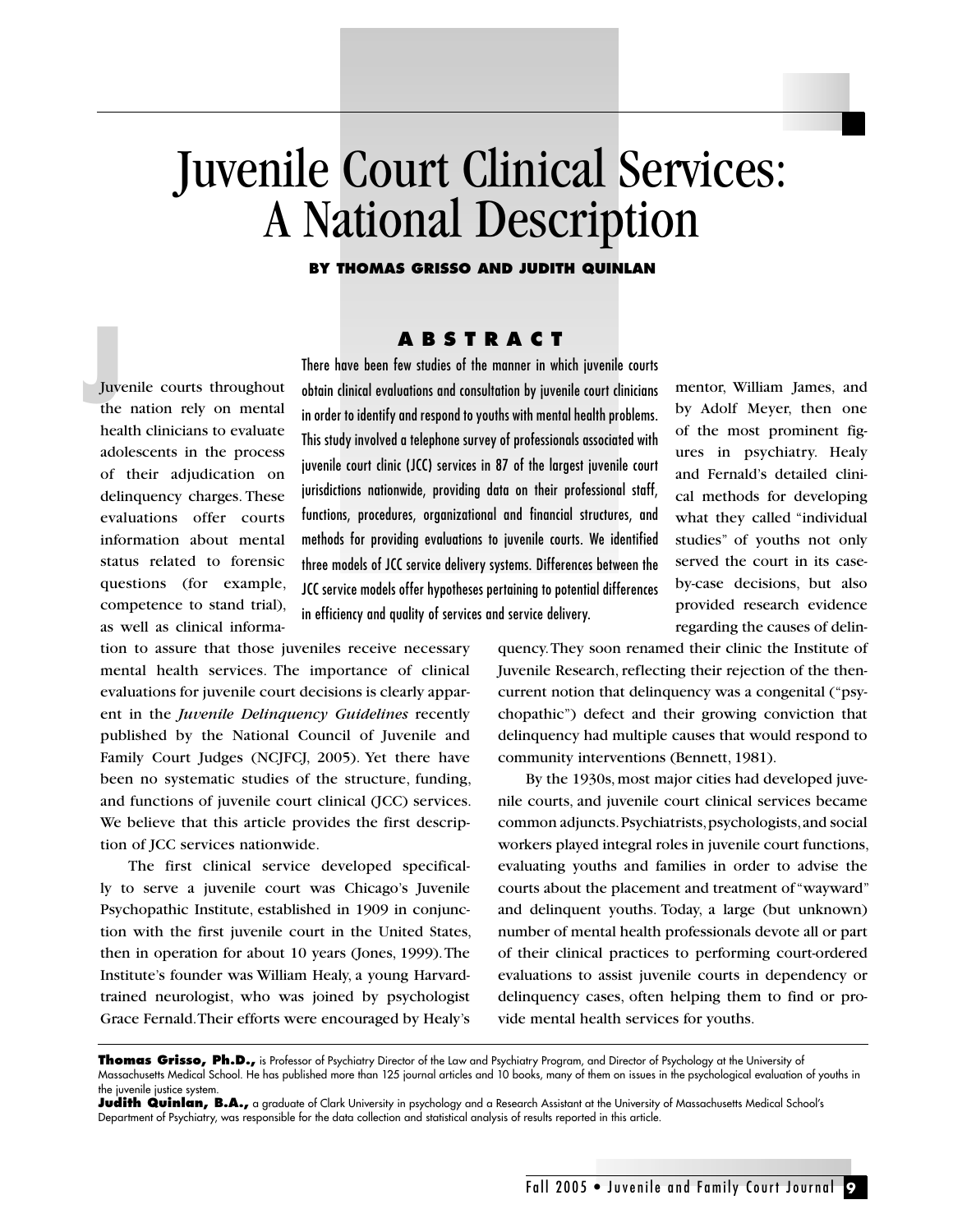Nevertheless, nearly 100 years after Healy and Fernald opened the doors of their clinic, we have no reliable picture of the nation's JCC services. No literature describes their professionals, their organizational structure, their funding, their functions, or their value. The obscurity in which juvenile court clinical services have functioned is in stark contrast to their enormous impact on the decisions of juvenile courts, the lives of youths and families, and the protection of the public and due process in delinquency cases. Day in and day out, juvenile court clinicians perform evaluations to assess dependent youths' needs for protection and treatment for mental disorders. These clinicians translate the legal criteria for forensic evaluations of delinquent youths' risk of violence (for pretrial detention and secure treatment decisions), competence to stand trial, waiver (transfer) to criminal court, long-term risk of recidivism and criminal careers, and rehabilitation needs during youths' ensuing custody in probation or state youth correctional programs. Typically the evaluations provide juvenile court judges their only source of clinical information about rehabilitation and public safety. For youths who are under-served by their communities' mental health systems, JCC services sometimes are the first and only point of contact with a clinician who can identify a youth's need for mental health services. As such, these services are an integral but often relatively unrecognized part of the overall system of child mental health care in many communities.

In this context, there is a significant need to evaluate the quality of JCC services, especially their use of new technology in juvenile forensic psychology and psychiatry. But evaluation studies to improve the quality of JCC services in their communities cannot be performed until their current structure and functions are known. This initial description was the purpose of the present study.

We defined a JCC service as any ongoing contractual arrangement between a juvenile court and one or more mental health professionals to provide clinical and forensic evaluation services (together with any other services) to assist the juvenile court in its objectives. Two choices guided and limited the scope of our inquiry. First, we sought information only on JCC services for juvenile courts that served jurisdictions with populations over 500,000. Second, we focused our inquiry on JCC services in delinquency cases. Many juvenile courts also handle dependency cases (e.g., cases involving abuse or neglect, or non-delinquent "status" offenses such as truancy and runaway), for which JCC services perform evaluations of youths and families. Both of these restrictions on our method were dictated by the limits of our resources and by the need to employ a telephone survey procedure that would not be so lengthy that it would place undue strain on the survey respondents.

## **Method**

#### **Procedure**

A list of the juvenile and family courts in the 100 largest U.S. counties was obtained from the NCJFCJ. Beginning in January 2002, courts were telephoned to identify the primary individuals or groups of individuals responsible for conducting court-ordered mental health and/or forensic evaluations of youths in delinquency cases. Typically, the identification and interview process involved three stages: (a) identifying the relevant JCC clinician; (b) a brief telephone contact with the clinician explaining the project and discussing participation; and (c) administering a semi-structured telephone survey. Survey interviews with the clinicians were conducted from September 2002 to December 2003.

The process of identifying clinicians was multifaceted. The initial telephone call to identify clinicians who had primary responsibility for court-ordered evaluations resulted in any of three outcomes: (a) obtaining the names of one or more clinicians said to be responsible for evaluations for the courts; (b) a referral to another part of the court system or a mental health or welfare agency to try to obtain these names; or (c) determination that the court was unable to refer us to any clinicians or agencies. Wave two of the respondent identification process involved telephone calls to the clinicians, agencies, or facilities to which the courts had referred us. When a referral was not provided, we tried to determine who was responsible for juvenile mental health evaluations in that jurisdiction. This was accomplished by telephoning other parts of the jurisdiction's juvenile justice system (e.g., juvenile detention facilities and probation departments).

After identification of a clinician (either by referral from the court or another agency or by independent investigation), we contacted the clinician and described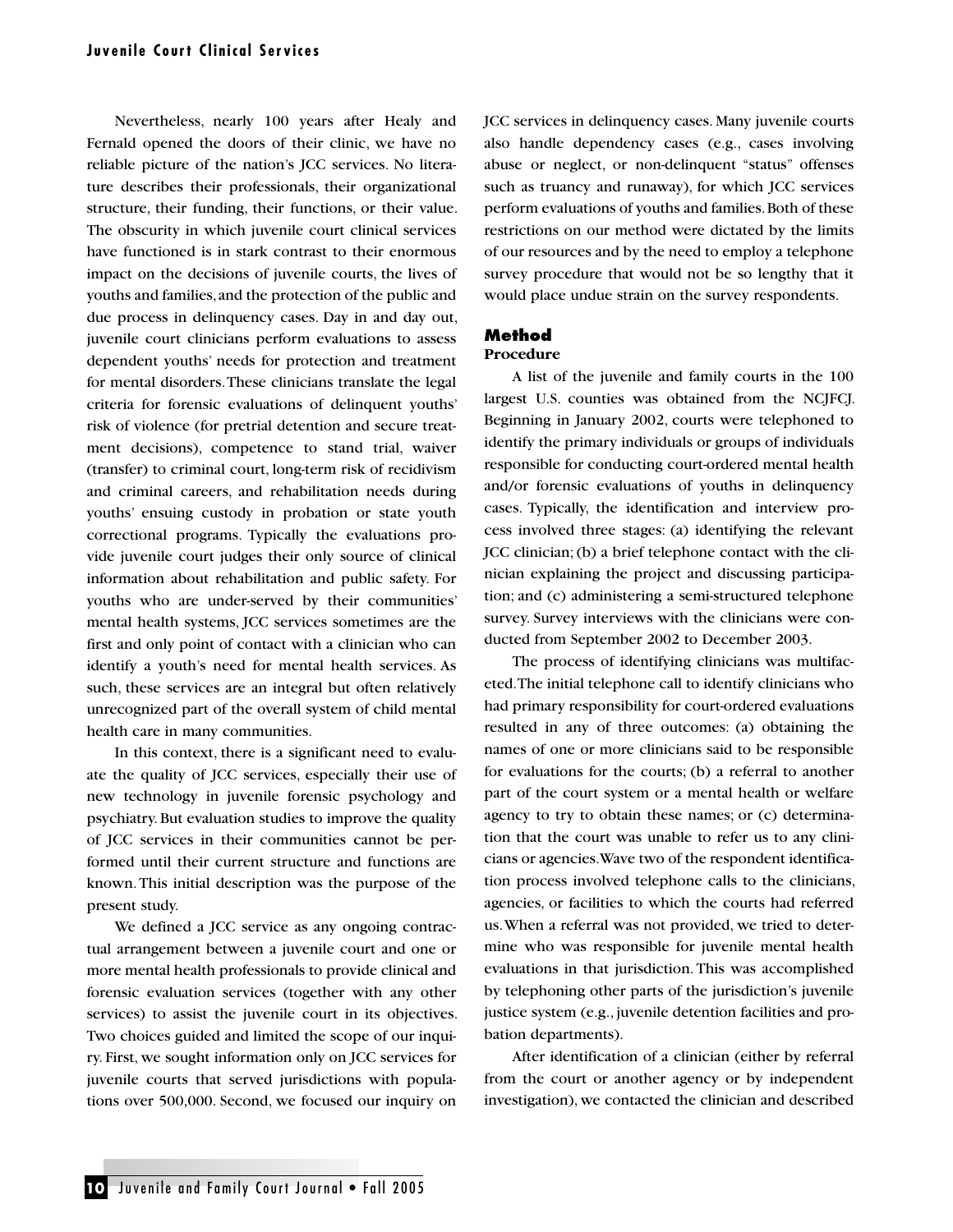the project. With the clinician's permission, we sent a letter providing further information about the nature and goals of the project and the structure and general content of the telephone survey. Approximately one week later, we again contacted the clinician by telephone to address questions or concerns about participation and schedule an appointment for a telephone survey. If the clinician was uninterested or not reachable, we began the identification process again. Generally, 10 to 15 jurisdictions were targeted at any one time; other jurisdictions were not contacted until satisfactory progress was made in identifying clinicians and scheduling interview times for the current 10 to 15.

In 80% of the cases, data from one JCC clinician represented one jurisdiction. However, additional interviews were conducted if a survey respondent had a purely clinical role and was not able to respond to inquiries regarding jurisdictional practices or had an administrative position and did not perform evaluations for the juvenile court. For instance, if a respondent performed only competence-to-stand-trial evaluations we obtained a second respondent to provide data on the administrative and functional dimensions of the clinical service, as well as practices relating to evaluations other than competence to stand trial. If data were collected from more than one respondent in a jurisdiction, these data were collapsed and combined for that jurisdiction, so that each jurisdiction had only one set of data. For purposes of recording respondent demographic characteristics for a jurisdiction when there was more than one respondent, the clinician respondent's demographic characteristics alone were used.

The procedure and survey were approved by our university Human Subjects Committee. Participants were assured that the results would not allow others to identify specific information with specific juvenile courts or themselves, and verbal consent was obtained at the outset of the telephone interview. Participants were offered a \$25 discount coupon on the products of a publisher (Professional Resource Press) of clinical and forensic books, assessment instruments, and practice materials.

#### **The Survey**

A semi-structured interview was developed and substantially revised through piloting with several JCC professionals. We organized the content chosen to meet the study's objectives within four broad areas, three of which are reported in this article: (a) characteristics of the clinician/respondent (e.g., background, evaluation, and administrative duties); (b) the structure of the JCC service (e.g., number and types of professionals, funding sources, organization, and salary or reimbursement arrangements); and (c) functions of the service (e.g., range of services, types of evaluations, evaluation procedures). Examples of types of evaluations addressed in the survey were understanding of Miranda rights assessments, risk of harm to self or others, competence to stand trial, waiver (transfer) to criminal court, and sex offense recidivism and treatment. (A fourth content area of the survey, involving more detailed inquiry into the JCC services' competence-to-stand-trial evaluations for juveniles, will be described in a future article.)

We separated the survey into discrete sections with standardized sets of questions addressing specific content areas, but its administration allowed for flexibility in respondents' replies. Because there was little empirical information on JCC services with which to anticipate the kinds of responses we might receive, the survey allowed for the individuality of clinicians' practices and methodologies to be revealed, as well as the uniqueness of their terminology and language about their services. Some questions were open-ended so that respondents could clarify and explain their responses, offering more detail if they wished and allowing the interviewer to request elaboration.

#### **The Sample**

Survey interviewing was completed for JCC services in 87 jurisdictions, with 85 of the juvenile courts operating at the county level and two at the city level. JCC services in 83 of these jurisdictions were on the list (obtained from the NCJFCJ) of the 100 largest juvenile court jurisdictions in the U.S. We added four jurisdictions not included in the list because, despite the fact that they were not among the 100 largest jurisdictions, they were at the heart of major metropolitan areas. The population of the jurisdictions served by the juvenile courts ranged from 523,124 to 9,213,533, with a median population of 840,879. According to national archives (Stahl, Kang, & Wilt, 2000), the median annual number of delin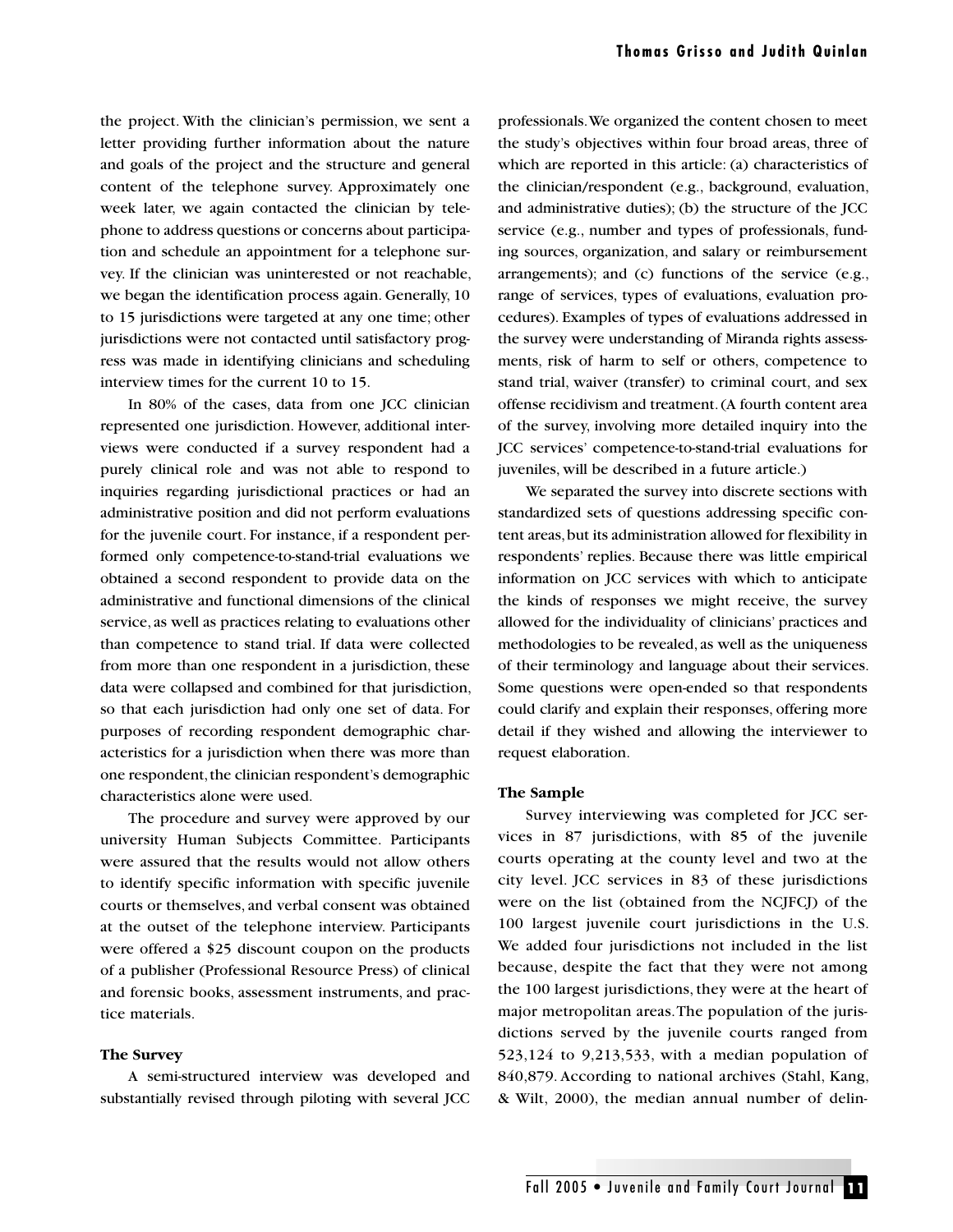quency cases processed in these jurisdictions was 4,300, and the median annual number of total cases (delinquency, dependency, and status) was 6,689. The sample of 87 jurisdictions included juvenile courts in 31 states across all regions of the U.S. (which are defined in a footnote to Table 3), while the other 19 states did not have jurisdictions of the size included in the sample. The number of court jurisdictions by region was: Pacific = 15, Western = 8, Central = 10, Great Lakes =  $13$ , Northeast =  $27$ , and South =  $14$ .

# **Results**

#### **Respondents**

The first column in Table 1 describes the characteristics of the professionals, called "respondents," who provided information for the survey. (The remaining columns are explained later.) For 49 JCC services, the respondents were the heads of the service units (e.g., "Director of the Juvenile Court Clinic"). The remaining respondents provided information for the 38 juvenile court jurisdictions that had no "service unit." Typically the latter were courts that obtained JCC services from private practitioners, and the respondents were the professionals nominated by the juvenile court as one of the more frequent or longer-term providers of JCC services in their jurisdiction.

Most of the respondents were psychologists with Ph.D. or Psy.D. degrees, while about 10% were M.D.s and the remainder were master's degree psychologists or social workers. About three-fourths identified their primary area of training as clinical psychology. As shown in Table 1, almost all had formal training in child and adolescent evaluation and treatment, but less than one-half said that they had formal training in forensic psychology or psychiatry (identified as fellow or post-doctoral forensic training programs, specialized psychiatry residencies, or forensic specialization in graduate school). JCC services constituted full-time work for about one-third of the respondents. About 90% had been in their present positions for more than 2 years, and about 85% had 5 or more years of experience in performing court-ordered evaluations of juveniles.

#### **Organizational Variables and a Typology of JCC Services**

Three variables describing organization of JCC services were categorized to define levels of each variable:

*Location* (2 levels), *Source of Funding* (2 levels), and *Financial Arrangement* (4 levels). These are defined in Table 2, which also shows the proportion of JCC services at each level of the variables for the total sample. About 40% of the JCC services were located in or very near the court building, and about 60% were funded by the juvenile court, with most of the remainder funded by public agencies (state or county) responsible for mental health and welfare services. Concerning financial arrangements, respondents were salaried employees of the courts or mental health agencies in about 40% of the JCC services, individual private-practice clinicians paid per case or per evaluation hours in about 35% of the cases, and salaried or paid by case/hour as part of a vendor group in the remainder of the JCC services.

We created a classification of JCC services using data for these three organizational variables. We initially identified JCC types by locating them in 16 cells formed by a 2 x 2 x 4 grid based on the above variables and levels. We had insufficient data to classify 3 of the 87 JCC services in this grid. The remaining 84 services were located in 9 of the 16 possible cells. These 9 cells were examined for a logical way to reduce them to a simpler typology, resulting in three types in which all but 8 of the 84 courts could be identified. This process led us to propose three types of JCC services.

*Court Clinic (CC) Model.* Of the 76 classified JCC services, 35 (46%) were in the CC model. In this class, professionals who provide JCC services are located in or very near the juvenile court building, but their financial arrangements vary. They are salaried employees of: (a) the juvenile court paying them with county funds (49% of CC services); (b) a state mental health/welfare agency but working within the juvenile court (20%); or (c) a vendor group receiving mental health/welfare agency funding to work in the court providing court-ordered clinical services (31%).

*Community Mental Health (CMH) Model*. This structure was employed by 10 (12%) of the 76 classified cases. Most of the cases in this class are located in local community mental health centers, typically a hospital or community mental health clinic, that designate specified salaried clinicians to perform juvenile court-ordered evaluations (therefore, with state mental health/welfare funding). A few cases in this class involved vendor groups that provided community mental health services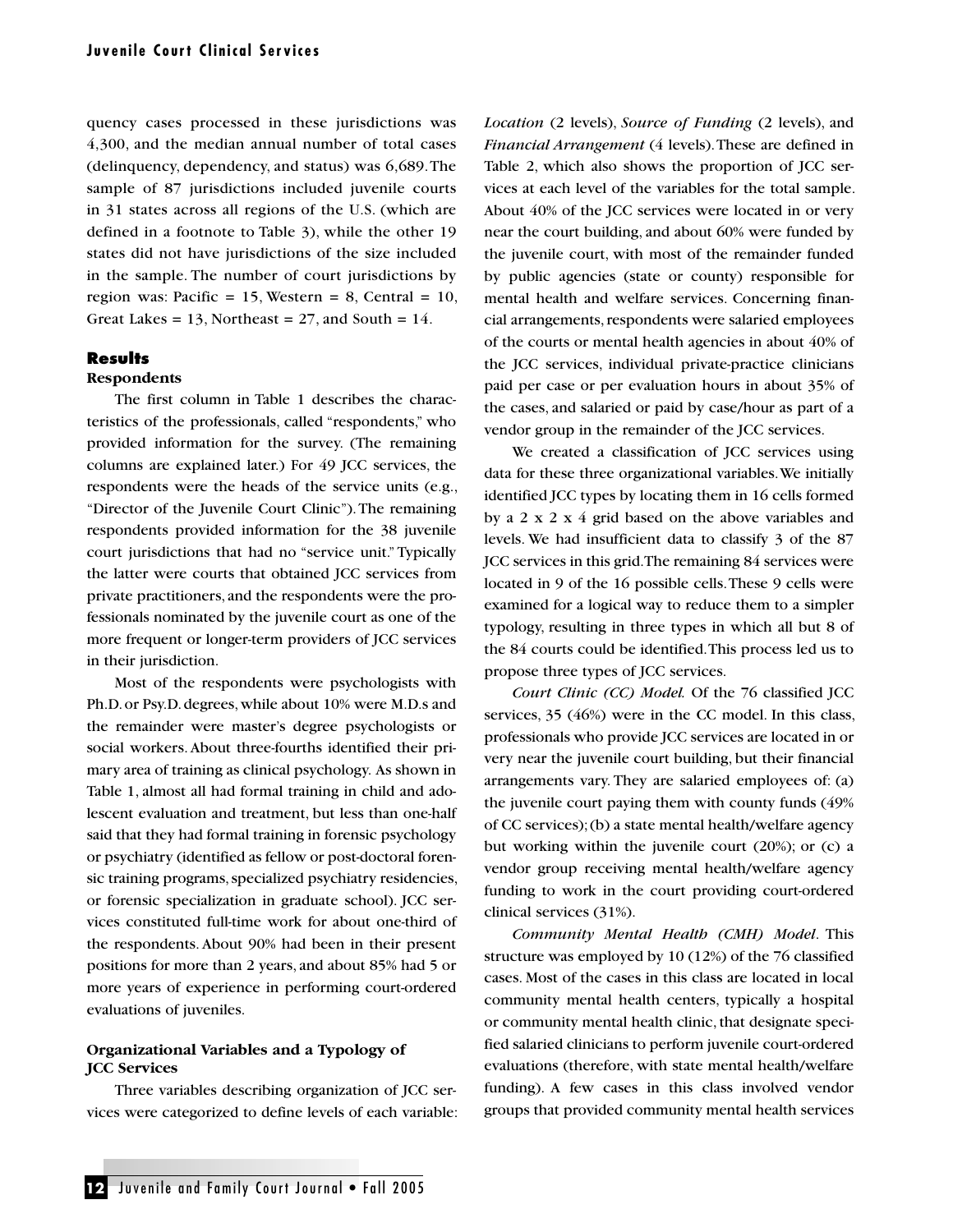| <b>TABLE</b><br>Respondent Characteristics, Total Sample and by JCC Models |                                              |                                                        |                                          |                                       |  |  |  |  |
|----------------------------------------------------------------------------|----------------------------------------------|--------------------------------------------------------|------------------------------------------|---------------------------------------|--|--|--|--|
| <b>CHARACTERISTICS</b>                                                     | <b>TOTAL</b>                                 | <b>COURT CLINIC</b>                                    | <b>COMMUNITY</b><br><b>MENTAL HEALTH</b> | <b>PRIVATE</b><br><b>PRACTITIONER</b> |  |  |  |  |
|                                                                            | $N = 87$                                     | $n = 35$                                               | $n = 10$                                 | $n = 311$                             |  |  |  |  |
|                                                                            | Professional Degree (percent of respondents) |                                                        |                                          |                                       |  |  |  |  |
| Ph.D.                                                                      | 70.1                                         | 65.7                                                   | 50.0                                     | 77.4                                  |  |  |  |  |
| Psy.D.                                                                     | 10.3                                         | 11.4                                                   | 10.0                                     | 6.5                                   |  |  |  |  |
| M.D.                                                                       | 10.3                                         | 8.6                                                    | 30.0                                     | 9.7                                   |  |  |  |  |
| MA/MS                                                                      | 3.4                                          | 8.6                                                    | $\mathbf 0$                              | $\mathbf 0$                           |  |  |  |  |
| <b>MSW</b>                                                                 | 3.4                                          | 5.7                                                    | 10.0                                     | $\mathbf 0$                           |  |  |  |  |
| Other                                                                      | 2.3                                          | 0                                                      | 0                                        | 6.5                                   |  |  |  |  |
|                                                                            |                                              |                                                        |                                          |                                       |  |  |  |  |
|                                                                            |                                              | <b>Education and Training (percent of respondents)</b> |                                          |                                       |  |  |  |  |
| <b>Clinical Psychology</b>                                                 | 71.3                                         | 68.6                                                   | 50.0                                     | 71.0                                  |  |  |  |  |
| Psychiatry                                                                 | 11.5                                         | 8.6                                                    | 30.0                                     | 12.9                                  |  |  |  |  |
| <b>Social Work</b>                                                         | 3.4                                          | 5.7                                                    | 10.0                                     | $\mathbf 0$                           |  |  |  |  |
| <b>Counseling Psychology</b>                                               | 12.6                                         | 17.1                                                   | 10.0                                     | 12.9                                  |  |  |  |  |
| <b>Educational Psychology</b>                                              | 2.3                                          | $\mathbf 0$                                            | $\mathbf 0$                              | 6.5                                   |  |  |  |  |
|                                                                            | Specialization (percent of respondents)      |                                                        |                                          |                                       |  |  |  |  |
| Formal training in child/adolescent<br>evaluation/treatment                | 96.6                                         | 97.1                                                   | 100.0                                    | 96.8                                  |  |  |  |  |
| <b>Formal forensic training</b>                                            | 39.1                                         | 42.9                                                   | 50.0                                     | 32.3                                  |  |  |  |  |
| in psychology/psychiatry                                                   |                                              |                                                        |                                          |                                       |  |  |  |  |
|                                                                            |                                              | <b>Professional Work and Experience</b>                |                                          |                                       |  |  |  |  |
| Percent of respondents working<br>full-time for juvenile court             | 34.5                                         | 71.4                                                   | 25.0                                     | 3.4                                   |  |  |  |  |
| Median years in position                                                   | 9.5                                          | 9.5                                                    | 4.5                                      | 10.0                                  |  |  |  |  |
| (range)                                                                    | $1-41$                                       | $1-28$                                                 | $2-21$                                   | $1-41$                                |  |  |  |  |
| Median years performing                                                    | 13.0                                         | 10.0                                                   | 6.3                                      | 17.0                                  |  |  |  |  |
| evaluations of youths for courts                                           |                                              |                                                        |                                          |                                       |  |  |  |  |

<sup>1</sup> The *N* sizes for the three models do not add to 87, because 11 sites were not classified.

with state mental health/welfare contracts, with their duties including juvenile court evaluations.

*Private Practice (PP) Model.* These 31 services (37% of the classified courts) operate on per-case contracts with private practitioners in the community to provide juvenile court-ordered evaluations. Often the courts use a list of approved clinicians, making assignments on a

rotating basis or by selecting clinicians based on the nature of the case. The clinicians are paid a flat fee or hourly fee per case (sometimes with caps on hours that may be compensated), using county court funds (71% of the PP services), state mental health/welfare agency funds (13%), or county funds not channeled through the juvenile court (e.g., indigent defense funds [16%]).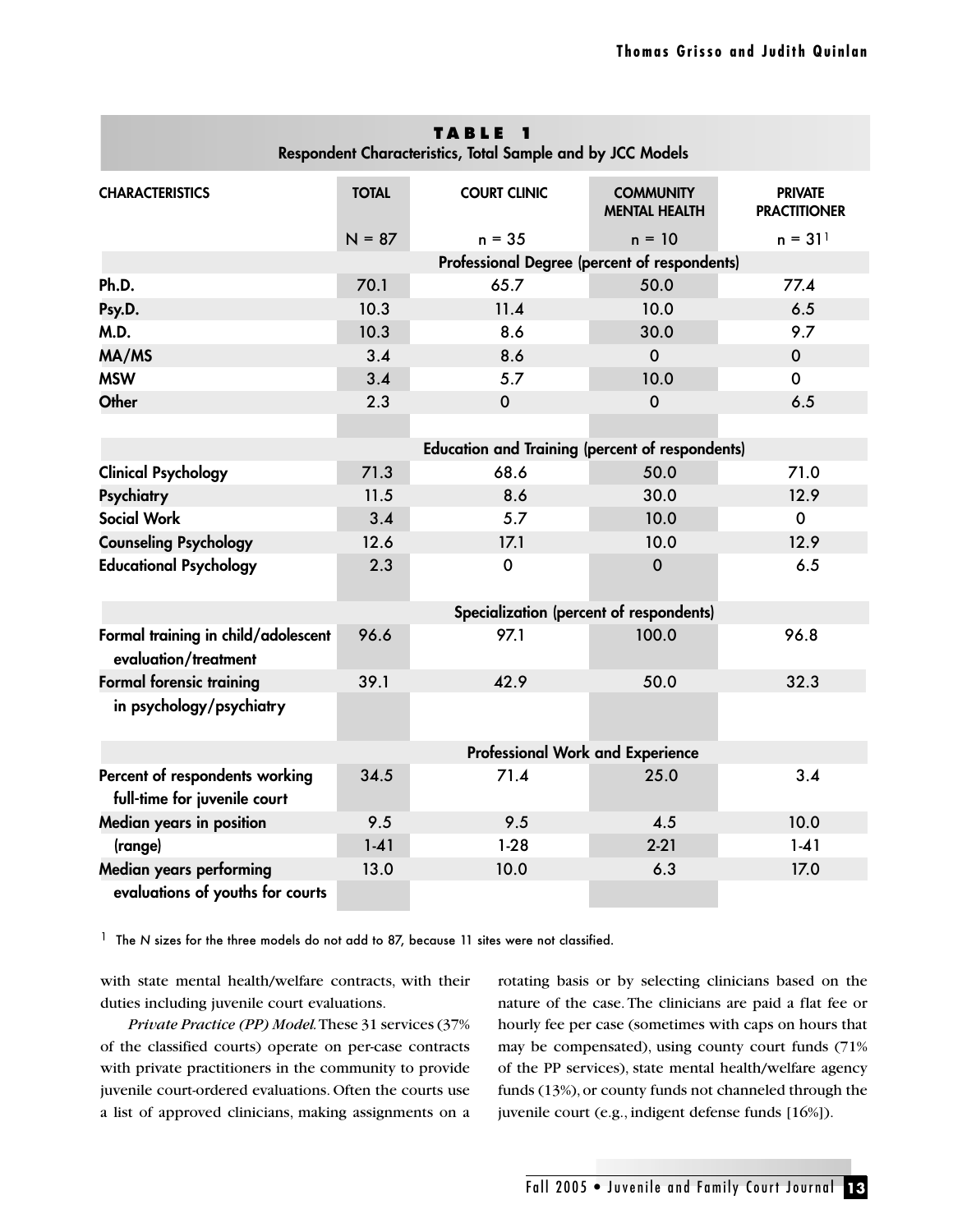| TABLE 2<br>Organizational Dimensions of Juvenile Court Clinical Services (n = 84) |                                                                                                                                                                             |                                         |  |  |  |  |
|-----------------------------------------------------------------------------------|-----------------------------------------------------------------------------------------------------------------------------------------------------------------------------|-----------------------------------------|--|--|--|--|
|                                                                                   | <b>DIMENSION</b>                                                                                                                                                            | <b>PERCENT OF</b><br><b>RESPONDENTS</b> |  |  |  |  |
|                                                                                   | Locationa                                                                                                                                                                   |                                         |  |  |  |  |
| In court                                                                          | Evaluation services were located within the court itself or within<br>a one-block radius                                                                                    | 41.6                                    |  |  |  |  |
| Outside of court                                                                  | Evaluation services were located further than one block from the court                                                                                                      | 58.3                                    |  |  |  |  |
|                                                                                   | <b>Source of Funding</b>                                                                                                                                                    |                                         |  |  |  |  |
| Health/Welfare (H/W)                                                              | Funding was from a health or welfare agency, most often a<br>state department of mental health                                                                              | 38.1                                    |  |  |  |  |
| Juvenile Court (JC)                                                               | Funding came directly from juvenile court for which services<br>were provided (typically county funds)                                                                      | 55.9                                    |  |  |  |  |
| Otherb                                                                            | County funds not provided through juvenile court                                                                                                                            | 5.9                                     |  |  |  |  |
|                                                                                   | <b>Financial Arrangements</b>                                                                                                                                               |                                         |  |  |  |  |
| Group/individual:<br>Salaried                                                     | Respondents providing services were employees on<br>salary, and the service was operated by the employer                                                                    | 40.4                                    |  |  |  |  |
| Vendor group:<br>Salaried                                                         | Respondents providing services were paid a salary by<br>a private provider group (vendor) that had a contract<br>from another entity to supply services (usually H/W or JC) | 13.0                                    |  |  |  |  |
| Vendor group:<br><b>Billable</b>                                                  | Respondents providing services were paid on billable hours by a<br>vendor that had a contract with another entity to supply services                                        | 9.5                                     |  |  |  |  |
| <b>Individual:</b><br><b>Billable</b>                                             | Respondents providing services were private clinicians who<br>accepted cases on referral                                                                                    | 36.9                                    |  |  |  |  |

a When a respondent was representative of an evaluation service that was not a discrete group of professionals, the physical locale where respondents' reports were written was defined as the "service location."

b Other sources of funding were, for instance, non-court county and city budgets and indigent defense funds.

c The manner in which respondents were compensated was dichotomously classified: that is, respondents were coded as either salaried or contracted. "Contracted" respondents did not necessarily have a formal contract to provide evaluation services for the juvenile court but were not salaried employees. They were reimbursed for their services by billing either by the case or by the hour, or were paid for their services on a case-by-case basis. Salaried and contracted clinicians were classified as either working within a vendor group or as an individual that was or was not part of a larger group of professionals providing services to the juvenile court.

As shown in Table 3, different models prevailed depending on the U.S. region. The CC model was most often used in the Northeast and Great Lakes regions, but the PP model was more commonly used in the Pacific-Western and Southern states.<sup>1</sup>

Returning to the description of survey respondents in Table 1, three columns show characteristics of the respondents within each of the three models, identifying few differences across models. Compared to the total JCC sample, the CMH services tended more often to be represented by a psychiatrist, and the CC services were more likely to be represented by a professional who worked full-time providing juvenile court services.

 $1$  For this comparison across regions, and for later comparisons of the characteristics of various models, we do not provide tests of significance of difference because in many instances the sample sizes were too small for significance tests to be trustworthy.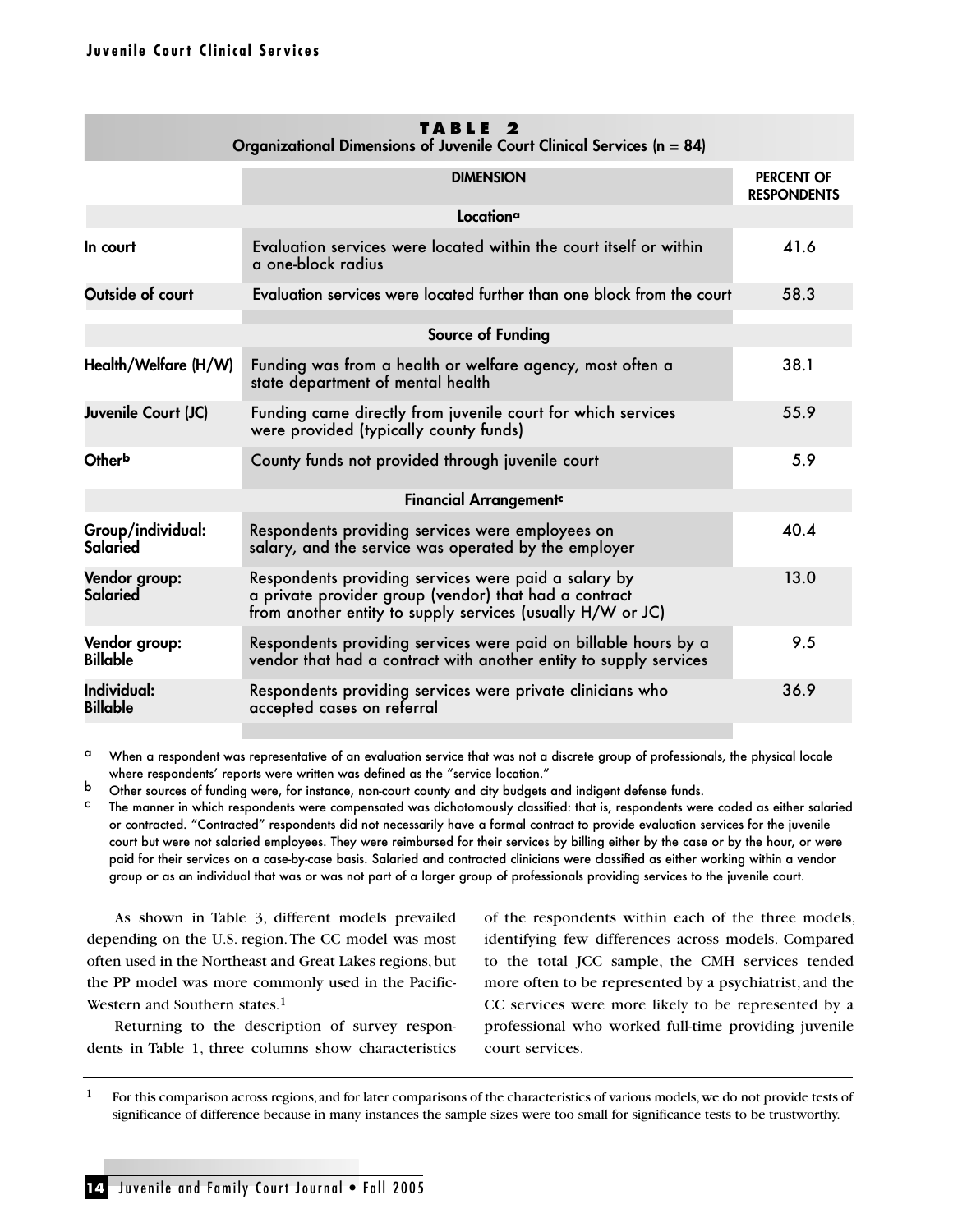| TABLE 3<br>Within Regions, Percent of Jurisdictions Using Various JCC Models ( $n = 76$ ) |                                        |                |                    |                  |              |  |  |  |
|-------------------------------------------------------------------------------------------|----------------------------------------|----------------|--------------------|------------------|--------------|--|--|--|
| <b>MODELS</b>                                                                             | <b>PACIFIC &amp;</b><br><b>WESTERN</b> | <b>CENTRAL</b> | <b>GREAT LAKES</b> | <b>NORTHEAST</b> | <b>SOUTH</b> |  |  |  |
|                                                                                           | $n = 20$                               | $n = 9$        | $n = 12$           | $n = 22$         | $n = 13$     |  |  |  |
| <b>Court Clinic</b>                                                                       | 15                                     | 45             | 75                 | 68               | 31           |  |  |  |
| <b>Community Mental Health</b>                                                            | 5                                      | 22             | 8                  | 18               | 15           |  |  |  |
| <b>Private Practitioner</b>                                                               | 80                                     | 33             | 17                 | 14               | 54           |  |  |  |

NOTE: The table includes only the 76 courts that were classifiable by the three models. Regions were defined as follows: *Pacific*  (Alaska, California, Hawaii, Oregon, and Washington); *Western* (Arizona, Colorado, Idaho, Montana, Nevada, New Mexico, Utah, and Wyoming); *Central* (Iowa, Kansas, Minnesota, Missouri, Nebraska, North Dakota, Oklahoma, South Dakota, and Texas); *Great Lakes* (Illinois, Indiana, Kentucky, Michigan, Ohio, West Virginia, and Wisconsin); *Northeast* (Connecticut, Delaware, Maine, Maryland, Massachusetts, New Hampshire, New Jersey, New York, Pennsylvania, Rhode Island, Vermont, and Washington, D.C.); *South* (Alabama, Arkansas, Florida, Georgia, Louisiana, Mississippi, North Carolina, South Carolina, Tennessee, and Virginia). Only 31 of these 50 states were represented in the sample, others not having communities with court jurisdictions of sufficient size. In addition, some states obviously contributed more court jurisdictions than others. We chose not to identify which states were represented in the sample, in order to avoid identification of specific jurisdictions or professionals.

| TABLE 4<br>Percent of JCC Services (CC and CMH Models) Having One or More<br>Psychologists, Psychiatrists, and Master's-Level Professionals |    |                                              |                         |    |                     |                         |    |                                                                         |    |    |                                               |                         |
|---------------------------------------------------------------------------------------------------------------------------------------------|----|----------------------------------------------|-------------------------|----|---------------------|-------------------------|----|-------------------------------------------------------------------------|----|----|-----------------------------------------------|-------------------------|
| <b>MODEL</b>                                                                                                                                |    | <b>DOCTORAL-LEVEL</b><br><b>PSYCHOLOGIST</b> | ANY FULL-TIME PART-TIME |    | <b>PSYCHIATRIST</b> | ANY FULL-TIME PART-TIME |    | <b>MASTER'S-LEVEL</b><br><b>PSYCHOLOGIST</b><br>ANY FULL-TIME PART-TIME |    |    | <b>MASTER'S-LEVEL</b><br><b>SOCIAL WORKER</b> | ANY FULL-TIME PART-TIME |
| <b>Court Clinic</b>                                                                                                                         | 94 | 70                                           | 66                      | 47 | $12 \,$             | 35                      | 66 | 50                                                                      | 35 | 57 | 54                                            | 22                      |
| Community<br><b>Mental Health</b>                                                                                                           | 88 | 75                                           | 69                      | 50 | 38                  | 38                      | 63 | 63                                                                      | 13 | 75 | 75                                            | 25                      |

#### **Professionals in Service Units**

We examined the number of professionals—full-time and part-time—performing JCC services for courts as "service units" or teams  $(n = 53)$ —that is, excluding cases in which services were provided by private practice clinicians. The median size of a service unit was 8 professionals (the distribution was skewed by a few very large service units). About 44% of the service units consisted of 2 to 7 professionals (including the respondent), an additional 48% ranged in size from 8 to 19, and about 8% included 20 to 29 professionals. About 11% had no full-time professionals, 53% had 1 to 4, 30% had 5 to 10, and 6% had 11 to 23. The total for these service units of the largest U.S. juvenile court jurisdictions was 493 professionals, 46% of whom were full-time. This figure includes neither private practitioners providing court-ordered evaluations outside service units nor clinicians performing evaluations at the request of juveniles' defense counsel.

Table 4 provides one way to describe the profes-

sional composition of the service units. It examines only the CC  $(n = 35)$  and CMH  $(n = 10)$  services, showing the percentage having at least one of each of various types of professionals. Almost all service units had at least one Ph.D. or Psy.D. psychologist, about two-thirds included the services of professionals with master's degrees (M.A. or M.S., and M.S.W.), and about one-half included a psychiatrist (M.D.). (Other data, however, revealed that almost all of the service units without M.D.s as unit members had arrangements to obtain psychiatric or medical consultation when needed.) Full-time service commitment of psychiatrists was much less frequent than full-time service of one or more doctoral-level psychologists, but was more frequent for CMH services than for CC services.

#### **Functions**

Table 5 shows the reported functions of JCC services. The broader classes of services (evaluations, treatment, and training) varied little across JCC types.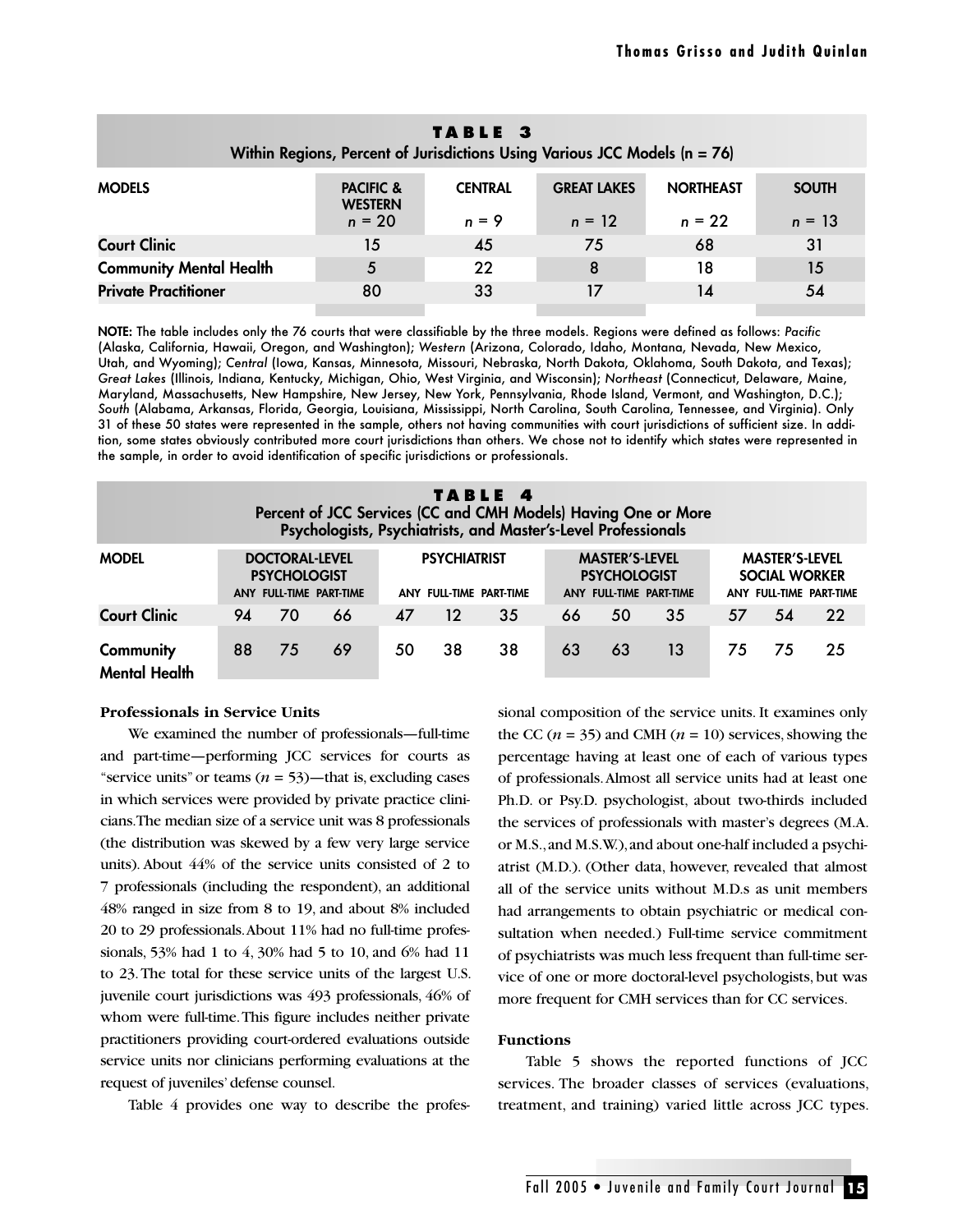| TABLE<br>- 5<br>Services Provided (Percent of Total and of JCC Types), and Percent Performing Various Types of Evaluations |                          |                                           |                                                      |                                                    |  |  |  |  |
|----------------------------------------------------------------------------------------------------------------------------|--------------------------|-------------------------------------------|------------------------------------------------------|----------------------------------------------------|--|--|--|--|
| <b>SERVICES AND</b><br><b>EVALUATIONS</b>                                                                                  | <b>TOTAL</b><br>$N = 87$ | <b>COURT</b><br><b>CLINIC</b><br>$n = 35$ | <b>COMMUNITY</b><br><b>MENTAL HEALTH</b><br>$n = 10$ | <b>PRIVATE</b><br><b>PRACTITIONER1</b><br>$n = 31$ |  |  |  |  |
|                                                                                                                            |                          | <b>Types of Services</b>                  |                                                      |                                                    |  |  |  |  |
| <b>Evaluations, delinguency</b>                                                                                            | 100                      | 100                                       | 100                                                  | 100                                                |  |  |  |  |
| <b>Evaluations, dependency</b>                                                                                             | 62                       | 74                                        | 40                                                   | 64                                                 |  |  |  |  |
| Treatment, child/family                                                                                                    | 22                       | 29                                        | 30                                                   | 16                                                 |  |  |  |  |
| Training to judges/lawyers/<br>probation officers                                                                          | 74                       | 80                                        | 80                                                   | 68                                                 |  |  |  |  |
|                                                                                                                            |                          |                                           |                                                      |                                                    |  |  |  |  |

|                                   | Types of Delinquency Evaluations <sup>2</sup> |     |     |     |  |  |  |  |
|-----------------------------------|-----------------------------------------------|-----|-----|-----|--|--|--|--|
| Miranda waiver                    | 53                                            | 54  | 17  | 67  |  |  |  |  |
| CST in juvenile court             | 93                                            | 97  | 100 | 92  |  |  |  |  |
| CST of juvenile in criminal court | 48                                            | 32  | 33  | 58  |  |  |  |  |
| <b>Waiver to criminal court</b>   | 79                                            | 59  | 83  | 96  |  |  |  |  |
| Waiver back to juvenile court     | 28                                            | 19  | 33  | 33  |  |  |  |  |
| <b>Criminal responsibility</b>    | 67                                            | 69  | 67  | 75  |  |  |  |  |
| Sex offender recidivism/treatment | 82                                            | 91  | 33  | 92  |  |  |  |  |
| Post-adjudication disposition     | 100                                           | 100 | 100 | 100 |  |  |  |  |

The N sizes for the three models do not add to 87, because 11 sites were not classified.

 $2\,$  N sizes differed for types of delinquency evaluations; this category is comprised of 72 cases. Supplemental interviews were conducted to establish the reliability of a respondent's report when the accuracy of the report was uncertain (e.g., the respondent was not aware of the types of evaluations other examiners conducted in that jurisdiction).

Treatment was not frequently provided, but judicial/ attorney training was common. Some specific types of evaluations were performed by almost all JCC services in delinquency cases: disposition evaluations (placement, treatment needs, risk of harm), competence to stand trial in juvenile court, and—except for JCC services in the CMH model—evaluations for recidivism or treatment of youths charged with sex offenses.

An examination of Table 5 shows, however, that there was some variation across models for certain specific types of evaluations performed in delinquency cases. These differences need to be considered cautiously. For example, the fact that a service might indicate that it does not do some types of evaluations does not necessarily mean that the service is neglecting that evaluation issue, because in some jurisdictions the legal issue itself is not raised (e.g., in some jurisdictions there is no legal process for "waiving youths back" to juvenile court

from criminal court). Moreover, care must be taken not to read these figures as "frequency of evaluations," but rather as "frequency of JCC services indicating that they do such evaluations." For example, criminal responsibility evaluations are very rare in juvenile court; the high percentages in Table 5 for this evaluation simply indicate that two-thirds of the JCC services performed these rare evaluations if and when they were needed, not that they performed many of them.

We also examined whether there were U.S. regional variations across the total sample in the services shown in Table 5. In general, regions did not differ remarkably from percentages reported in Table 5 for the total sample of court services, with only a few exceptions: (a) most Northeast and South jurisdictions reported engaging in judicial/attorney training, compared to only about two-thirds of jurisdictions in each of the other regions; (b) no South JCC respondents reported engaging in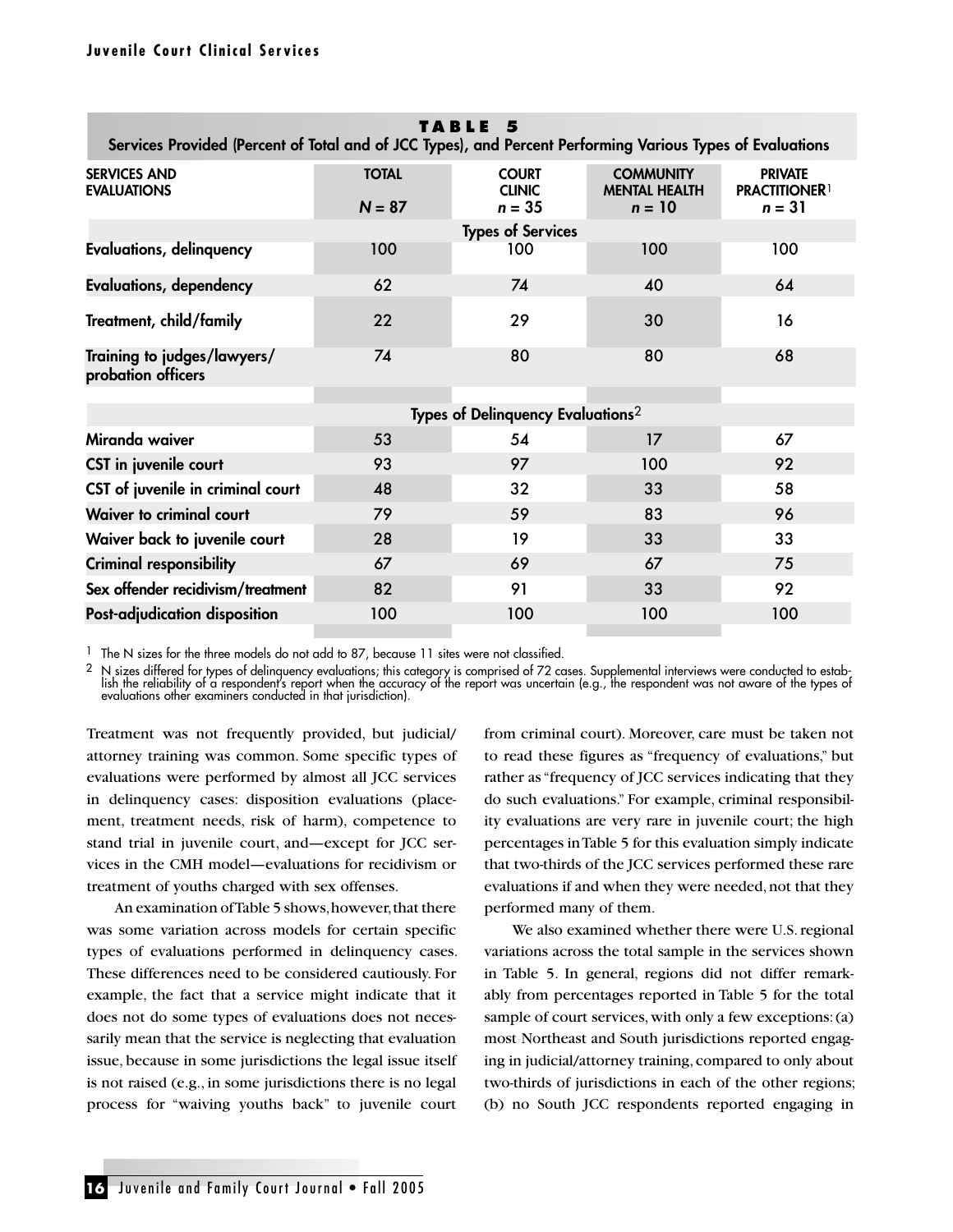| TABLE<br>Procedures for Delinquency Evaluations (Percent Responding "Yes") |                          |                                           |                                                      |                                                    |  |  |  |  |
|----------------------------------------------------------------------------|--------------------------|-------------------------------------------|------------------------------------------------------|----------------------------------------------------|--|--|--|--|
| <b>PROCEDURAL</b><br><b>ISSUES</b>                                         | <b>TOTAL</b><br>$N = 87$ | <b>COURT</b><br><b>CLINIC</b><br>$n = 35$ | <b>COMMUNITY</b><br><b>MENTAL HEALTH</b><br>$n = 10$ | <b>PRIVATE</b><br><b>PRACTITIONER1</b><br>$n = 31$ |  |  |  |  |
| <b>Referral questions received</b><br>are clear and specific               | 47                       | 43                                        | 40                                                   | 55                                                 |  |  |  |  |
| Ways exist to clarify<br>referral questions                                | 80                       | 83                                        | 80                                                   | 74                                                 |  |  |  |  |
| <b>Every evaluation is performed</b><br>using same protocol                | 15                       | 9                                         | 30                                                   | 16                                                 |  |  |  |  |
| Every evaluation is a compre-<br>hensive study of the child                | 42                       | 34                                        | 50                                                   | 52                                                 |  |  |  |  |
| Report is written in most<br>delinquency evaluations                       | 94                       | 89                                        | 100                                                  | 97                                                 |  |  |  |  |
| Testimony provided in most<br>delinquency evaluations                      | 9                        | 11                                        | 20                                                   | 3                                                  |  |  |  |  |
| Family typically given feedback<br>on evaluation results                   | 28                       | 40                                        | 40                                                   | 13                                                 |  |  |  |  |

<sup>1</sup> The N sizes for the three models do not add to 87, because 11 sites were not classified.

child and family treatment; and (c) issues that would pertain to youths being tried in criminal court (criminal responsibility, youths' competence to stand trial in criminal court) were more often a part of JCC functions in the South region than in the other regions.

**Evaluation Procedures**

Finally, Table 6 shows the proportion of JCC services responding affirmatively to a series of questions about the process of performing evaluations in delinquency cases. Less than one-half of the JCC services said that they received clear and specific referral questions from their judges or probation staff, and about one in five said that the system did not provide a good way to clarify the referral questions they received. Court Clinic JCC services appeared to be more flexible in their approaches to evaluations. Only 9% in the CC model said they used the same "standard protocol" for every case (in comparison to 30% of CMH model), and only about one-third of CC services required a "comprehensive study of the child" in response to every request for an evaluation (compared to about one-half of JCC services in the other two types). Respondents said they performed written reports for almost all

cases but that testimony was required only rarely. A little less than one-half of CC and CMH services said that they typically gave evaluation feedback to parents of the youths who are examined, compared to only 13% of PP services.

#### **Discussion**

We believe that this is the first national description of juvenile court clinical services in the U.S. At the broadest level, it identifies a large body of specialized mental health professionals, with doctoral-level psychologists providing much of the administrative guidance and, together with psychiatrists and master's-level professionals, a range of clinical and forensic evaluation services. About 500 professionals were involved in JCC services in the jurisdictions surveyed that used service units or teams. The number of JCC professionals in jurisdictions that used private practitioners is not known; but if their average number were similar to that for the service unit sites, the total JCC professionals in the jurisdictions surveyed would be about 750. This is not, however, an estimate of the number of professionals providing JCC services in the U.S., because the survey was restricted to the largest metropolitan areas. In Massachusetts, for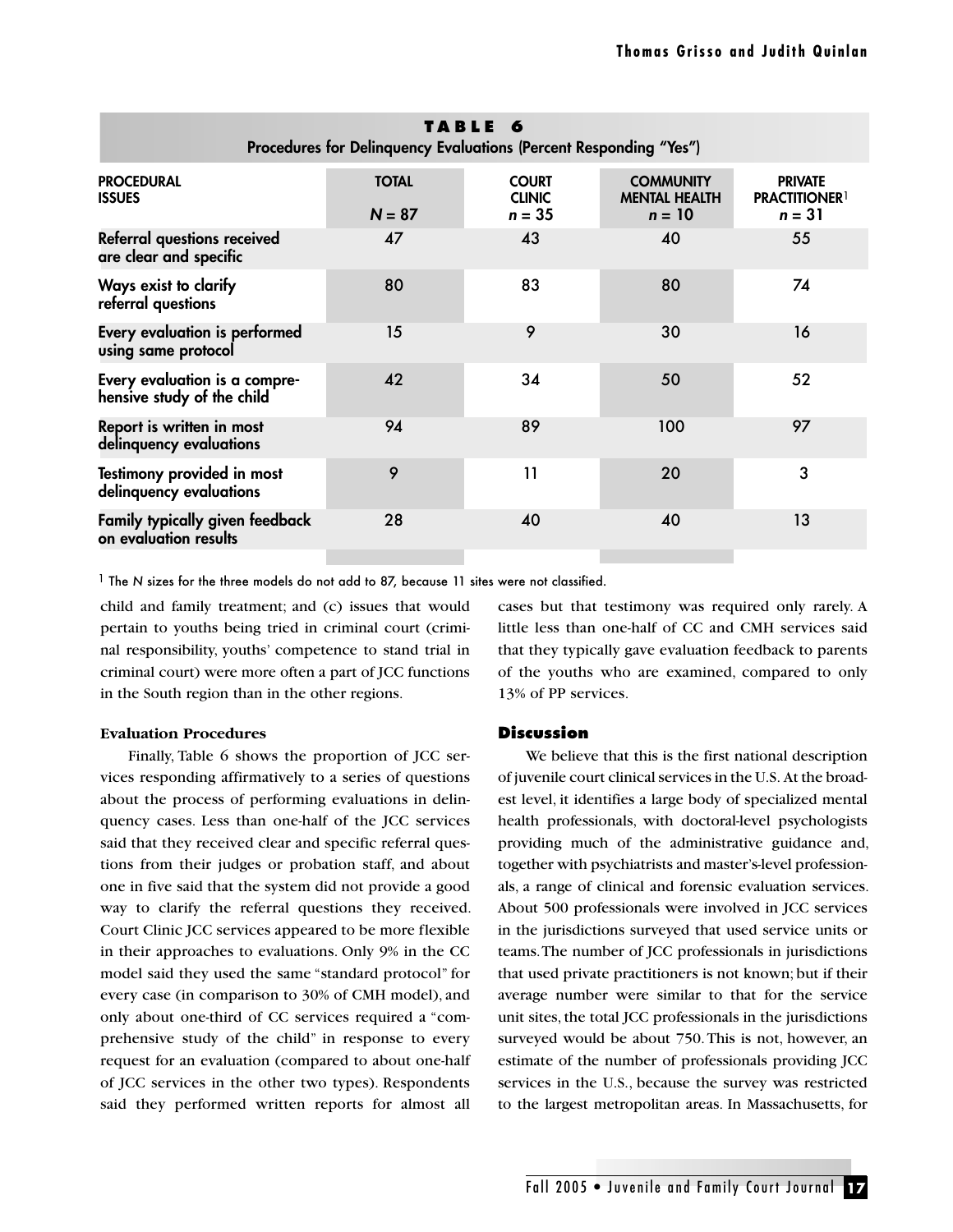example, 50 professionals were reported in JCC services in the court jurisdictions large enough to be included in this survey, but those were only five JCC services among a larger number in Massachusetts. According to records associated with the state's process of certification of juvenile court clinicians, there are actually almost twice as many (92) mental health professionals working in the sum of Massachusetts' juvenile court clinics.2

The results of the survey are useful for identifying both similarities and areas of diversity among these JCC services. The similarities tend to focus on purpose and function—basically, JCC services' responsibilities. These similarities are of interest if one seeks to identify JCC services as a class with a common objective. But diversity was apparent in their organization and process essentially, how they discharged their responsibilities. Diversity is interesting because it provides the opportunity to evaluate the effectiveness of various methods and, eventually, the development of best-practice models and practice standards.

Regarding *similarities,* the types of evaluations that JCC services perform are relatively similar across jurisdictions and, indeed, across the three service models. Training of the court's legal professionals is part of the court's mandate, and evaluation functions tend to dominate over treatment functions. Most JCC services are responsible for evaluations in both delinquency and dependency cases. Almost all of the respondents (typically the directors of services or the primary juvenile court-related private practitioner in the community) were specialized by training in child and adolescent clinical psychology or psychiatry. Almost all JCC services working as service units (rather than as individuals in private practice) were interdisciplinary. JCC services also tended to have similarities in terms of certain fundamental concerns—for example, difficulties in getting clear referral questions from the court, time pressures, and maintaining quality services in the context of difficult budgets.

Compared to these similarities, however, the more remarkable results of the survey pertained to *diversity* of organization and process among JCC services nationally. Diversity is conveyed in part by the three basic types of JCC services that we identified, based on their location, funding, and financial arrangements. But an examination of our descriptions of each type indicates that each is far from homogeneous. For example, while the CC model accounts for 49% of the classified JCC services, only about one-half of CC services are funded by county court funds, while most of the remainder are funded by public mental health agencies outside the court system. Moreover, JCC services with the latter funding arrangements are split concerning whether the professionals are employees of the public mental health agency or of vendor groups on public agency contracts. Such variations in the CMH and PP models produce even more diversity. When all of these variables are used to create subtypes, the largest subtypes are relatively small—PP services paid with county court funds, and CC services paid with county court funds—representing only 28% and 22% of the total classified JCC services respectively.

These data generate two questions. First, how and why did the major urban centers of the U.S. develop such diverse approaches to the delivery of juvenile court services? Our data provide no indication. But the fact that the three primary models are not found in equal proportions across regions (Table 3) suggests some regional influences on choices in the location, organization, and financing of JCC services.

Second, is there a relation between models for delivery of services and the quality of those services? Is any particular model measurably more effective or efficient than another? Intuitively, one might expect that JCC services located in the juvenile court itself (the CC model) offer certain advantages. For example, compared to PP respondents, the CC respondents more often reported that their JCC services provided feedback to families on the results of their evaluations and were somewhat more likely to be involved in mental health training for legal professionals in their juvenile courts. Compared to CMH respondents, the CC respondents reported more often being responsible for dependency as well as delinquency evaluations, which may foster a more focused developmental perspective on youths coming before the court. In contrast, CMH services tended more often to have psychiatrists as directors (Table 1) or full-time members (Table 4) of their teams, which could foster a

 $2$  The Massachusetts Department of Mental Health has provided permission for us to reveal its identity as a state participating in the survey for the limited purpose of reporting these figures.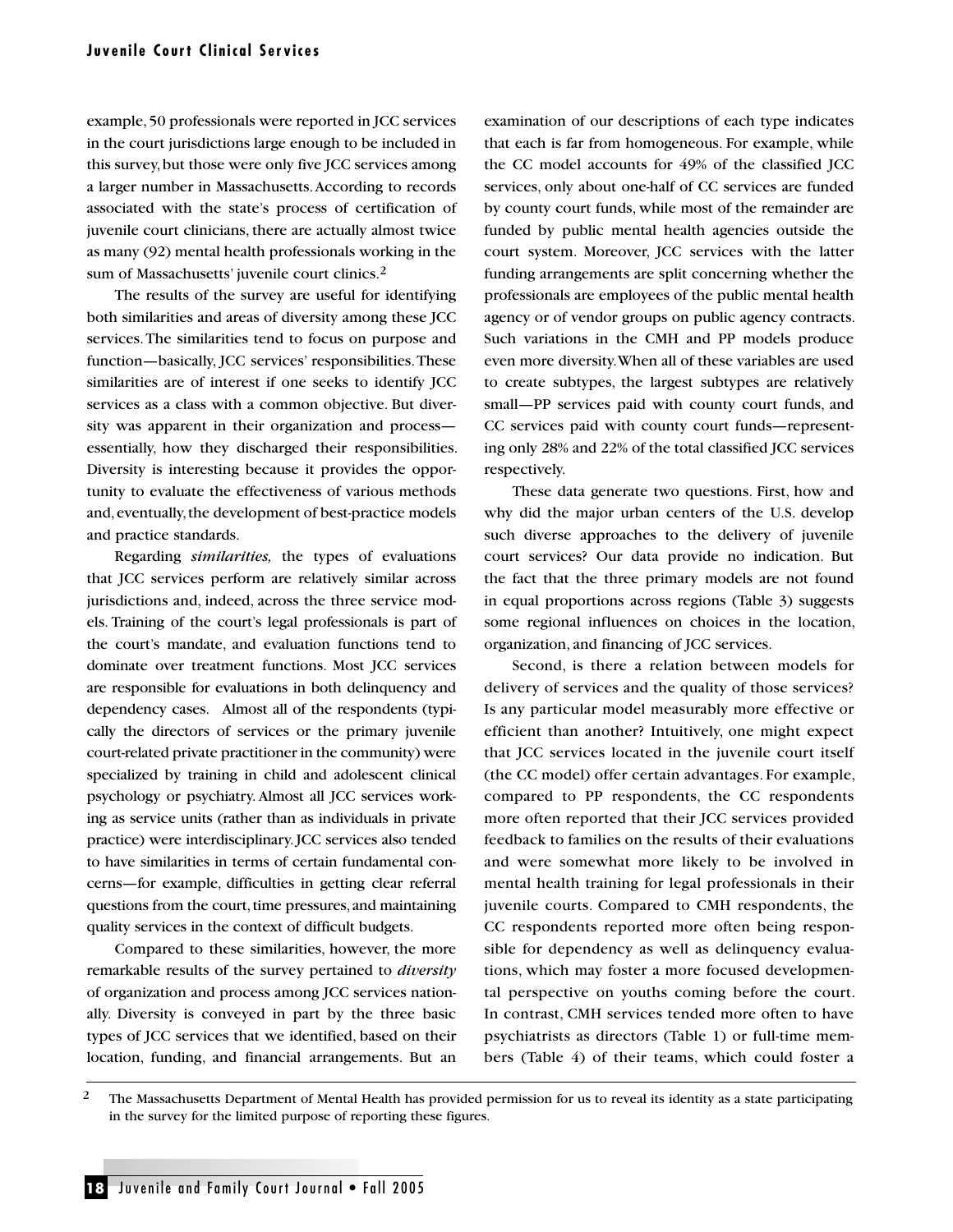more interdisciplinary approach. Moreover, CMH and PP services are more obviously part of the community's child mental health system, so they might have certain advantages over CC services that are more isolated from the community in general.

Data in Table 6 provide a "hint" of greater efficiency or flexibility in evaluations by CC model professionals. Respondents in services using the CC model less often reported using a single protocol across cases (which would suggest greater focus on specific demands of different referral questions), and more often suggested selectivity in their decisions about the scope of the evaluation (not "comprehensive" unless the case required it). On the other hand, PP respondents sometimes reported spontaneously that their per-case financial arrangements were very modest, so that JCC services might be less expensive in PP arrangements than in CC or CMH services. However, PP respondents also reported that their reimbursement sometimes made it difficult to perform evaluations that met their own standards. For example, one jurisdiction provided \$150 for an evaluation that might require 5 or more hours in order to obtain essential data and provide a written report.

With regard to all of these speculations, the survey data do not document very great differences between models, and the inferences offered here are only hypotheses, not interpretations. The models offer a starting point for future research to examine the relative efficiency and effectiveness of various mechanisms for providing JCC services.

The results of the survey are limited in three main ways. First, we could not corroborate the respondents' answers to the survey questions, because in most cases no one else would have had sufficient knowledge of the JCC services to provide more reliable information. Second, PP respondents sometimes were unable to offer detailed information about other professionals in their community who provided JCC services. In some cases we were able to augment their information by interviewing people at the courts who had contact with the broader range of private practitioners serving the court, but often they did not have certain kinds of information on the specific clinical practices of their private practitioners. Finally, the results cannot be generalized to all U.S. JCC services, because the sample included only major urban communities (counties with populations over 500,000). One could encounter very different circumstances and arrangements for JCC services in communities with small and moderate populations.

Nevertheless, this study provides a foundation on which further research can examine whether different models of JCC services are more or less efficient and effective in providing juvenile courts with important clinical information about youths about whom they make decisions. Refinement of JCC services is important not only to inform juvenile court decisions, but also to identify youths entering the juvenile justice system whose clinical needs have escaped notice in their communities.

A U T H O R S ' A D D R E S S :

Direct correspondence to: Thomas Grisso, Ph.D. Professor of Psychiatry Department of Psychiatry University of Massachusetts Medical School 55 Lake Avenue, North Worcester, MA 01655

**AUTHORS' NOTE:** This study was funded by the John D. and Catherine T. MacArthur Foundation through its Research Network on Adolescent Development and Juvenile Justice. The authors thank the National Council of Juvenile and Family Court Judges for providing contact information for the juvenile courts in this study, as well as the juvenile court clinicians who provided the data.